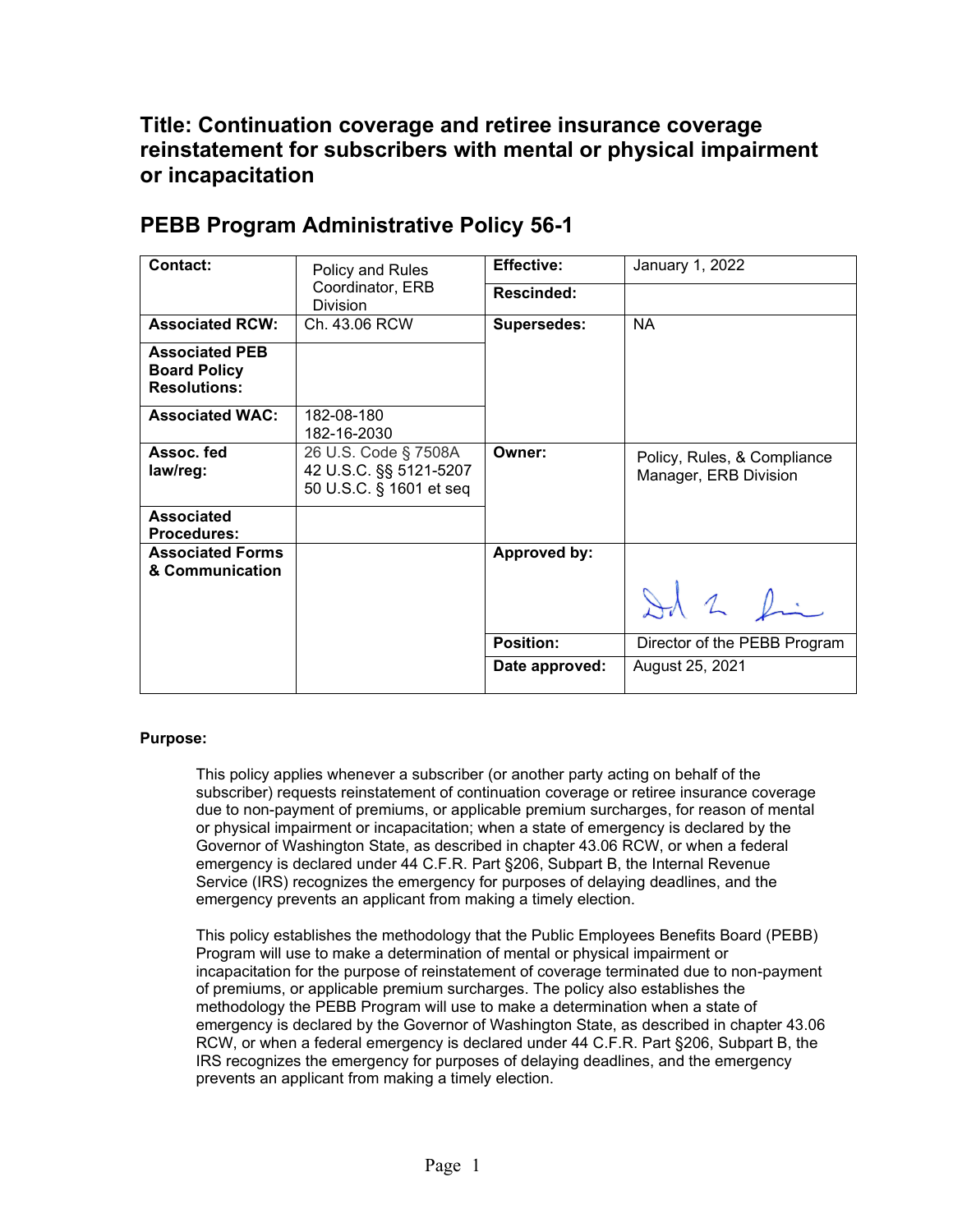This policy provides timing requirements for requesting reinstatement due to non-payment of premiums, or applicable premium surcharges, for reason of mental or physical impairment or incapacity; when a state of emergency is declared by the Governor of Washington State, as described in chapter 43.06 RCW, or when a federal emergency is declared under 44 C.F.R. Part §206, Subpart B, the IRS recognizes the emergency for purposes of delaying deadlines, and the emergency causes an applicant to be unable to make premium payments and applicable premium surcharges.

## **Policy:**

- 1. Reinstatement Eligibility: The subscriber, and anyone who is permitted to pay premiums on behalf of the subscriber (i.e., spouse, state registered domestic partner, dependent, legal representative, hospital administration, etc.), may request reinstatement of continuation coverage or retiree insurance coverage.
- 2. The determination of eligibility for reinstatement is made as follows:
	- a. A determination of the subscriber's mental or physical impairment or incapacitation shall be made by the subscriber's physician. A written note from the subscriber's physician will be sufficient proof of the subscriber's impairment or incapacitation if it includes the following information:
		- i. The condition that renders the subscriber mentally or physically impaired or incapacitated; and
		- ii. The date that the subscriber's mental or physical impairment or incapacitation began, and if it has ended, the date the period of impairment or incapacitation ended.
	- b. A state of an emergency is declared by the Governor of Washington State, as described in chapter 43.06 RCW, or a federal emergency is declared under 44 C.F.R. Part §206, Subpart B, the IRS recognizes the emergency for purposes of delaying deadlines and the emergency prevents an applicant from making a timely election:
		- i. A statement from the applicant that they have been impacted by an emergency declared by the Governor of Washington State or due to a federal emergency and supporting documents that show the impact and explain why the applicant's coverage was terminated.
		- ii. If the emergency caused the applicant to be mentally or physically incapacitated the applicant must meet the requirements in section 2(a).
- 3. If the subscriber, or a party acting on behalf of the subscriber, is not able to provide a note from the subscriber's physician, the Health Care Authority's (HCA) Clinical Quality and Care Transformation (CQCT) Division will make a determination of impairment or incapacitation based upon supporting documents submitted on behalf of the subscriber. The supporting documents must clearly state the condition that renders the subscriber mentally or physical impaired or incapacitated, and the date the impairment or incapacitation began and if the impairment or incapacitation has ended, the date it ended.
- 4. A request for reinstatement must be made in writing and received by the PEBB Program no later than 120 days after the date on the termination letter sent by the HCA. A written note from the subscriber's physician as described in section 2 above, or supporting documentation as described in section 3 must be submitted with the reinstatement request.
- 5. If the request for reinstatement is approved, coverage will be reinstated retroactive to the date of termination for non-payment of premiums, or applicable premium surcharges, and is contingent upon the subscriber or another party acting on behalf